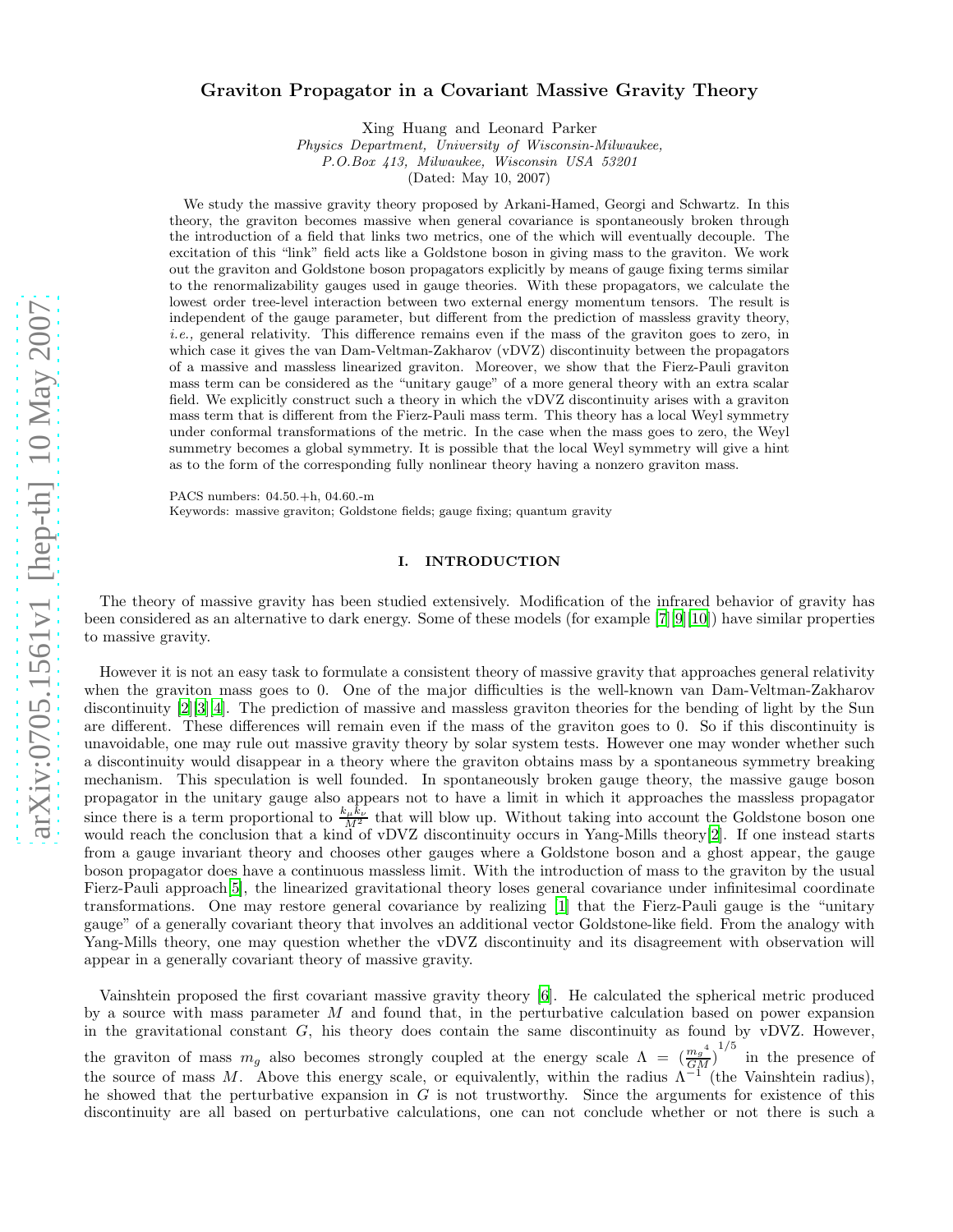discontinuity in the region where the perturbative expansion breaks down. By using an expansion that is nonanalytic in  $G$ , in Ref.  $[8]$  they argued that the full non-linear theory has a continuous limit with no vDVZ discontinuity.

Arkani-Hamed, Georgi and Schwartz [\[1](#page-6-7)] developed another model in which massive gravity theory appears as an effective theory with spontaneously broken general coordinate covariance. This theory involves two metrics related by a link field whose excitation around its vacuum expectation value can be considered as a Goldstone field. This Goldstone field is a vector field and its scalar mode will have strong coupling behavior. This scalar mode can be related [\[1\]](#page-6-7) to the longitudinal mode of the massive graviton in the unitary gauge by the Goldstone boson equivalence theorem. Due to this strong coupling (inversely proportional to  $m<sub>g</sub>$ ), there is an extra contribution from the scalar mode in the massless limit even at tree level. So the amplitude of the single massive graviton exchange process in this theory is different from that in the massless theory.

Here we calculate the graviton and the Goldstone boson propagators that are not given explicitly in ref.[\[1](#page-6-7)] and confirm their result of the existence of a discontinuity at the linearized level. We expand around a flat background and calculate the graviton propagator by a gauge-fixing method similar to using the 't Hooft  $R_{\xi}$  renormalization gauge in spontaneously broken gauge theory[\[12](#page-6-10)]. With a proper choice of  $R_{\xi}$  gauge, we show that the mixing between kinetic terms of the graviton and the Goldstone boson can be removed and one can obtain their propagators separately. We also show that the result is independent of  $\xi$ . During the preparation of this paper, we noticed that Nibbelink et al. [\[11\]](#page-6-11) used a particular gauge fixing term to obtain the propagators. In the present paper, we use a two-parameter family of gauge-fixing terms for which we are able to obtain the explicit propagators.

In Section 3, we explicitly construct a linearized theory in which the vDVZ discontinuity arises with a graviton mass term that is different from the Fierz-Pauli mass term. This theory has a new scalar field that allows us to make the theory conformally invariant at linear order. Although the graviton propagator in this theory has a mass term that is not that of Fierz and Pauli, the new scalar field nevertheless gives rise to the vDVZ discontinuity. This theory is gauge invariant and in the unitary gauge (in which the scalar field is absent) reduces to the Fierz-Pauli theory. This way of introducing a graviton mass term that is different from Fierz-Pauli and still avoids the problem of ghosts is new to our knowledge.

#### II. GRAVITON PROPAGATOR IN A GAUGE INVARIANT MASSIVE GRAVITY THEORY

In the covariant massive gravity theory proposed by Arkani-Hamed et al., one has the action

<span id="page-1-0"></span>
$$
S_{grav+mass} = \int d^4x \sqrt{-g} \left( -M_{Pl}{}^2 R[g] \right) + \int d^4x \sqrt{-g} \left( aHH + bH_{\mu\nu}H^{\mu\nu} \right) \tag{1}
$$

where the second term gives a mass to graviton. Here we use the metric with  $(+ - - -)$  signature which is different from the convention in ref.[\[1](#page-6-7)]. Moreover we have already taken the limit in which the other metric in the bi-metric theory decouples. At linearized level, we have

$$
H_{\mu\nu} = h_{\mu\nu} + \pi_{\mu,\nu} + \pi_{\nu,\mu},\tag{2}
$$

At quadratic level of  $h_{\mu\nu}$ , the first term of the Lagrangian is

<span id="page-1-1"></span>
$$
\sqrt{-g}R = -\frac{1}{4}(h_{\mu\nu}{}^{\lambda}h^{\mu\nu}{}_{,\lambda} - h^{\lambda}h_{,\lambda} - 2h^{\mu\lambda}{}_{,\lambda}h_{\mu\rho}{}^{\rho} + 2h^{\mu}h_{\mu\lambda}{}^{\lambda}).\tag{3}
$$

Under an infinitesimal coordinate transformation (gauge transformation),  $h_{\mu\nu}$  and the Goldstone field  $\pi_{\mu}$  transform as

<span id="page-1-2"></span>
$$
h_{\mu\nu} \to h_{\mu\nu} + \xi_{\mu,\nu} + \xi_{\nu,\mu}, \quad \pi_{\mu} \to \pi_{\mu} - \xi_{\mu}.\tag{4}
$$

One can see that  $H_{\mu\nu}$  is invariant under such a gauge transformation. One can obtain the graviton propagator and study its form in the limit when the mass parameters a,b go to zero. One of the obstacles to get the propagator is the mixing term between  $h_{\mu\nu}$  and  $\pi_{\mu}$ . Of course same kind of mixing occurs in gauge theory, where the mixing is removed by a proper gauge fixing. We are going to do the same thing soon. But first of all, it is convienient to separate  $\pi_{\mu}$  as

$$
\pi_{\mu} = A_{\mu} + \partial_{\mu}\phi \tag{5}
$$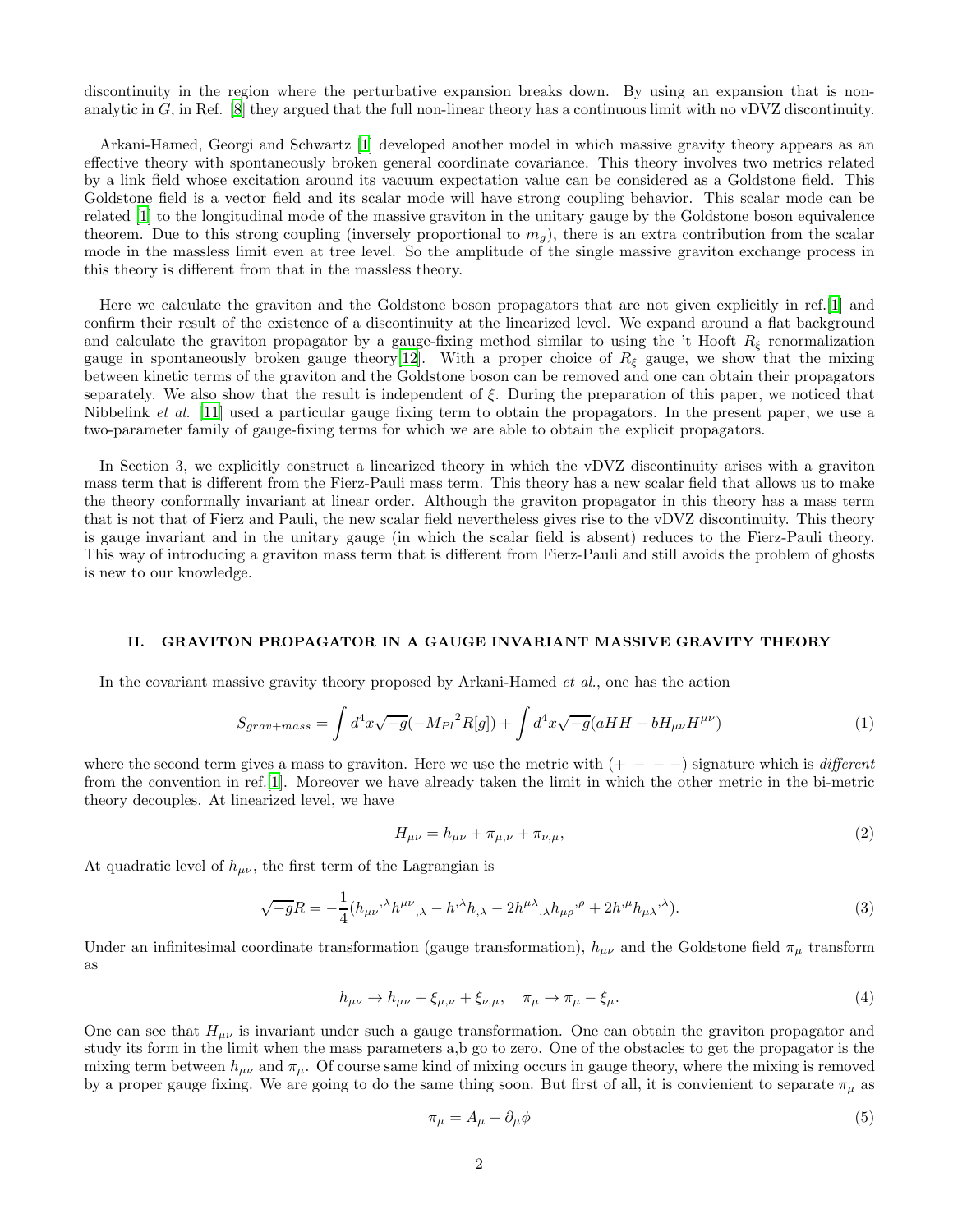with the introduction of a new artificial gauge symmetry,

$$
A_{\alpha} \to A_{\alpha} + \partial_{\alpha} \Lambda, \quad \phi \to \phi - \Lambda \tag{6}
$$

the mass term (second term in the Lagrangian [\(1\)](#page-1-0)) will give terms like

$$
\int d^4x 4a \phi_{,\mu,\nu} \phi^{,\mu,\nu} + 4b \Box \phi \Box \phi = \int d^4x (a+b) \Box \phi \Box \phi \tag{7}
$$

One need to have  $a + b = 0$  to avoid the pathological kinetic term with four derivatives which will lead to tachyon or ghost. This requirement will lead to the Fierz-Pauli mass term[\[5\]](#page-6-6).

<span id="page-2-2"></span>
$$
f^4(h_{\mu\nu}h^{\mu\nu} - h^2) \tag{8}
$$

where  $f<sup>4</sup>$  is some dimensionful constant and can be defined as the graviton mass,

$$
-m_g^2 = \frac{f^4}{M_{Pl}^2} \tag{9}
$$

The  $A_\mu$  field does have an appropriate kinetic term so we will not consider it in the rest of this paper. Moreover there is no mixing between  $A_{\mu}$  and  $\phi$ ,

$$
\int d^4x 4a A_{\mu,\nu} \phi^{,\mu,\nu} + 4b A^{\mu}{}_{,\mu} \Box \phi = \int d^4x (a+b) A^{\mu}{}_{,\mu} \Box \phi = 0 \tag{10}
$$

But there are mixing terms between  $A_{\mu}$  and  $h_{\mu\nu}$ ,

$$
f^4(A_{\mu,\nu}h^{\mu\nu} - hA^{\mu}{}_{,\mu})\tag{11}
$$

and the mixing terms between  $\phi$  and  $h_{\mu\nu}$  are,

<span id="page-2-1"></span>
$$
f^4(\phi_{,\mu,\nu}h^{\mu\nu} - h\Box\phi) \tag{12}
$$

Now one can try to use the following gauge fixing term to remove the mixing between  $A_\mu$  and  $h_{\mu\nu}$ ,

<span id="page-2-5"></span>
$$
1/2(\zeta M_{Pl}(h_{\mu\nu}^{\ \nu} - h_{,\mu}) + \frac{M_{Pl}m_g^2}{\zeta}A_{\mu})^2
$$
\n(13)

(For more information about the gauge fixing and measure see e.g. [\[13\]](#page-6-12).) This gauge fixing term will give the following terms that only contain graviton field  $h_{\mu\nu}$ ,

<span id="page-2-0"></span>
$$
1/2\zeta^2 M_{Pl}{}^2 (h^{\mu\nu}{}_{,\nu} - h_{,\mu})^2 \tag{14}
$$

However even with this term, the kinetic terms of the graviton [\(3\)](#page-1-1) will not be invertible. The reason is that one still has the residual gauge symmetry

<span id="page-2-3"></span>
$$
h_{\mu\nu} \to h_{\mu\nu} + \partial_{\mu}\partial_{\nu}\alpha, \quad \phi \to \phi - 1/2\alpha \tag{15}
$$

[\(14\)](#page-2-0) is invariant under this subset of gauge transformation [\(4\)](#page-1-2). However the gauge fixing term for this residual symmetry is not enough to remove the mixing terms between  $h_{\mu\nu}$  and  $\phi$ , so we will keep this symmetry and these terms intact at this moment. Instead one can use the following redefinition

<span id="page-2-4"></span>
$$
h_{\mu\nu} = \tilde{h}_{\mu\nu} - (1 - \epsilon)m_g^2 \phi \eta_{\mu\nu} \tag{16}
$$

to remove the mixing term [\(12\)](#page-2-1) between  $h_{\mu\nu}$  and  $\phi$ . Under such a transformation (12), the kinetic part of the graviton [\(3\)](#page-1-1) will give the contribution

$$
f^4(1 - \epsilon)(\phi_{,\mu,\nu}\widetilde{h}^{\mu\nu} - \widetilde{h}\square\phi).
$$
 (17)

(The sign is correct since there is a minus sign in the first term of the definition of Lagrangian [\(1\)](#page-1-0).) At the same time, the gauge fixing term [\(14\)](#page-2-0) will give

$$
6D(1 - \epsilon)f^4(\phi_{,\mu,\nu}\tilde{h}^{\mu\nu} - \tilde{h}\Box\phi)
$$
\n(18)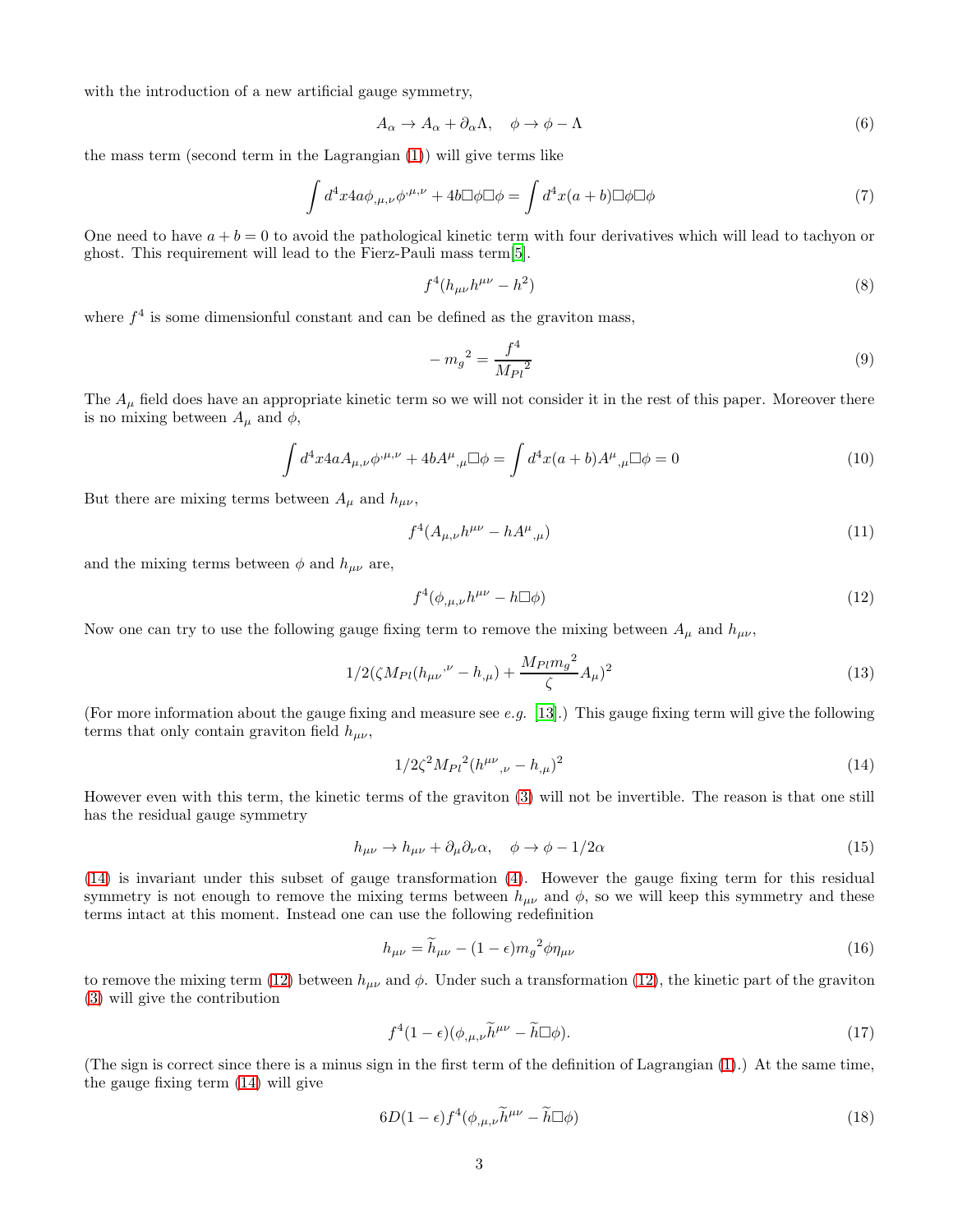where  $D = \frac{1}{2}\zeta^2$ . In order to remove the mixing terms one can set  $D = \frac{-\epsilon}{6(1-\epsilon)}$ . The kinetic part of the graviton [\(3\)](#page-1-1) will give the kinetic term for  $\phi$ .

$$
\frac{3}{2}(1-\epsilon)^2 f^4 m_g^2 \phi_{,\mu} \phi^{\mu} \tag{19}
$$

and the mixing term [\(12\)](#page-2-1) will give,

$$
-3(1-\epsilon)f^4m_g^2\phi_{,\mu}\phi^{,\mu} \tag{20}
$$

and [\(14\)](#page-2-0) will give,

$$
-\frac{3}{2}(1-\epsilon)\epsilon f^4 m_g^2 \phi_{,\mu} \phi^{,\mu} \tag{21}
$$

Combining these three terms one will have the kinetic term for  $\phi$ 

<span id="page-3-1"></span>
$$
-\frac{3}{2}(1-\epsilon)f^4m_g^2\phi_{,\mu}\phi^{,\mu}.
$$
\n(22)

We normalize  $\phi$  to get the canonical kinetic term,

$$
\phi = \frac{1}{M_{Pl} m_g^2} \phi_C \tag{23}
$$

There is also a mixing term generated from [\(8\)](#page-2-2) and it is proportional to  $\tilde{h}\phi$ . But we have a residual symmetry [\(15\)](#page-2-3) and thus can add an extra gauge fixing term with the form proportional to  $(\chi \tilde{h} - \frac{\phi}{\chi})^2$  (where  $\chi$  is a gauge parameter we choose) to remove this mixing term between  $\tilde{h}$  and  $\phi$ .

We can introduce external matter sources characterized by two energy momentum tensors  $T_{\mu\nu} = T_{\mu\nu}^a + T_{\mu\nu}^b$ .  $T_{\mu\nu}^a$ and  $T_{\mu\nu}^b$  are localized at two different points in the position space. The coupling between source and the metric will introduce a term proportional to  $T_{\mu\nu}h^{\mu\nu}$  into the Lagrangian [\(1\)](#page-1-0). The redefinition [\(16\)](#page-2-4) will also produce a interaction term between  $\phi$  and the energy momentum tensor  $T^{\mu}{}_{\nu}$  given by

$$
T^{\mu}{}_{\nu}h^{\nu}{}_{\mu} = T^{\mu}{}_{\nu}(\tilde{h}^{\nu}_{\mu} - m_g^2 \phi \delta^{\nu}{}_{\mu}) = T^{\mu}{}_{\nu}\tilde{h}^{\nu}_{\mu} - \frac{1}{M_{Pl}}(1 - \epsilon)\phi_C T,\tag{24}
$$

where  $T = T^{\mu}{}_{\nu}\delta^{\nu}{}_{\mu}$ . After evaluating the path integral (perturbatively) of the action with these source terms, one can read off the interaction between these two sources by looking at those terms with exactly one  $T^a_{\mu\nu}$  and one  $T^b_{\mu\nu}$ . The  $\phi$  will provide an extra contribution to the interaction between two sources and this contribution will not go away as  $m_q$  goes to zero. The extra contribution from this scalar mode in the massless limit is

<span id="page-3-0"></span>
$$
\frac{(1 - \epsilon)T^a T^b}{6p^2} \tag{25}
$$

When the graviton propagator goes to the same massless form as in GR in the limit, the factor  $1/6$  in [\(25\)](#page-3-0) will make sure that this term will give exactly the Van Dam-Veltman discontinuity. However, there is still an awkward  $\epsilon$  there which comes from the gauge fixing. But it will be canceled after combined with the gauge fixed graviton propagator. Henceforth we will drop the tilde of  $h_{\mu\nu}$ . The graviton sector after full gauge fixing is,

$$
\frac{1}{4}(h_{\mu\nu}{}^{\lambda}h^{\mu\nu}{}_{,\lambda} - h^{\lambda}h_{,\lambda} - 2h^{\mu\lambda}{}_{,\lambda}h_{\mu\lambda}{}^{\lambda} + 2h^{\mu}h_{\mu\lambda}{}^{\lambda}) - \frac{\epsilon}{6(1-\epsilon)}(h^{\mu\nu}{}_{,\nu} - h_{,\mu})^2 - m_g^2(h_{\mu\nu}h^{\mu\nu} - h^2) + \chi^2h^2
$$
\n(26)

At this moment we are not going to consider the  $\chi$  dependence since it will disappear in those terms that we are interested in when mass  $m_q$  goes to 0. With this kinetic term, we obtain after some calculation the graviton propagator with a term that depends on  $\epsilon$  and does not vanish in the massless limit. This tree-level contribution from this term to the graviton propagator is,

$$
-\left(\frac{1-1/4D}{3/4D-2} - 1/2\right) \frac{\eta^{\mu\nu}\eta_{\alpha\beta}}{p^2} = +\frac{\epsilon}{6} \frac{\eta^{\mu\nu}\eta_{\alpha\beta}}{p^2}.
$$
 (27)

This will lead to an extra gauge dependent interaction between two sources as

$$
+\frac{\epsilon}{6} \frac{T^a T^b}{p^2} \tag{28}
$$

which will exactly cancel the gauge dependent part in  $(25)$ . So the amplitude is indeed gauge independent.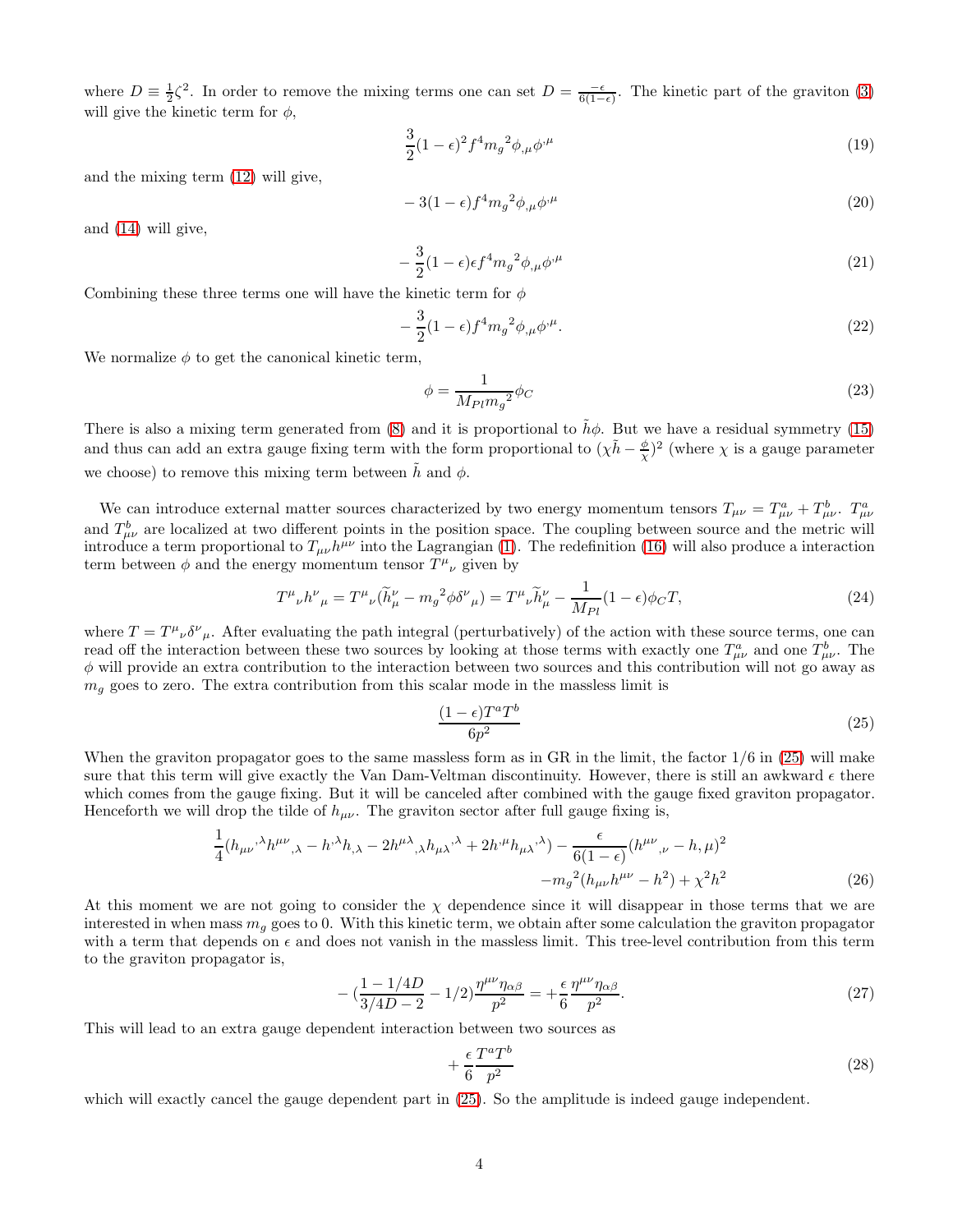## III. GENERALIZATION OF THE FIERZ-PAULI TERM TO A NON-UNITARY GAUGE

In fact only when the mass term takes the Fierz-Pauli form [\(8\)](#page-2-2), one will have such a discontinuity. For other kinds of mass terms, the gauge fixing term used to remove the mixing between  $\pi_{\mu}$  and  $h_{\mu\nu}$  is similar to [\(13\)](#page-2-5) but does not have the extra symmetry and the kinetic matrix is invertible. So we don't really need the redefinition and can get a propagator that returns to the same form as in GR in the massless limit. The Fierz-Pauli mass term is so special that one might expect it to be the "unitary gauge" of some extra symmetry and the mass term will take a more general form in other gauges. Here we construct such a linearized theory with an extra local symmetry. We consider the massive graviton Lagrangian under the following transformation.

> <span id="page-4-3"></span> $g_{\mu\nu} \rightarrow e^{2\omega}$  $g_{\mu\nu}$  (29)

To the first order, this is

<span id="page-4-0"></span>
$$
h_{\mu\nu} \to h_{\mu\nu} + 2\omega \eta_{\mu\nu} \tag{30}
$$

We already know that [\(3\)](#page-1-1) will give

$$
M_{Pl}{}^2(\omega_{,\mu,\nu}h^{\mu\nu} - h\Box\omega)
$$
\n(31)

under [\(30\)](#page-4-0). This can be compensated by the following gauge transformation of  $\pi_{\mu}$ .

$$
\pi_{\mu} \to \pi_{\mu} - 2\frac{\omega_{,\mu}}{m_g^2} \tag{32}
$$

But the Fierz-Pauli mass term, given by the second term of Eq. [\(1\)](#page-1-0) with  $a = -b = f^4$ , under this transformation [\(30\)](#page-4-0) will also generate the following term,

<span id="page-4-1"></span>
$$
\frac{f^4}{2}(-6\omega H) = -3\omega f^4 H\tag{33}
$$

If we introduce a new field  $\psi$  with an interaction term

 $3\psi f^4 H$  (34)

then the transformation  $\psi \to \psi + \omega$  will cancel [\(33\)](#page-4-1). However, in order to cancel the change of this new term under [\(30\)](#page-4-0), which is

$$
24\omega f^4 \psi + 12M_{Pl}^2 \omega_{,\mu}^{\ \ \mu} \psi \tag{35}
$$

we need two more terms,

$$
-12f^4\psi,\tag{36}
$$

and

$$
6M_{Pl}{}^2\psi_{,\mu}\psi^{,\mu}.\tag{37}
$$

In a word, to construct a new theory, we add the following terms to the Lagrangian,

<span id="page-4-2"></span>
$$
3\psi f^4 H - 12f^4 \psi^2 + 6M_{Pl}{}^2 \psi_{,\mu} \psi^{\mu} \tag{38}
$$

Since the  $h_{\mu\nu}$  and  $\pi_{\mu}$  are combined to form  $H_{\mu\nu}$ , these terms are still gauge invariant under the infinitesimal coordinate transformation [\(4\)](#page-1-2). Since we have this new symmetry, we need an extra gauge fixing term. In order to remove the mixing of H and  $\psi$ , we choose this gauge fixing term to be

<span id="page-4-4"></span>
$$
\frac{3}{2}f^4(\beta H - \frac{\psi}{\beta})^2\tag{39}
$$

After canceling the mixing term of Eq. [\(38\)](#page-4-2), it will give two terms,

$$
\frac{3}{2}f^4\beta^2H^2 + \frac{3}{2}f^4\frac{\psi^2}{\beta^2}
$$
\n(40)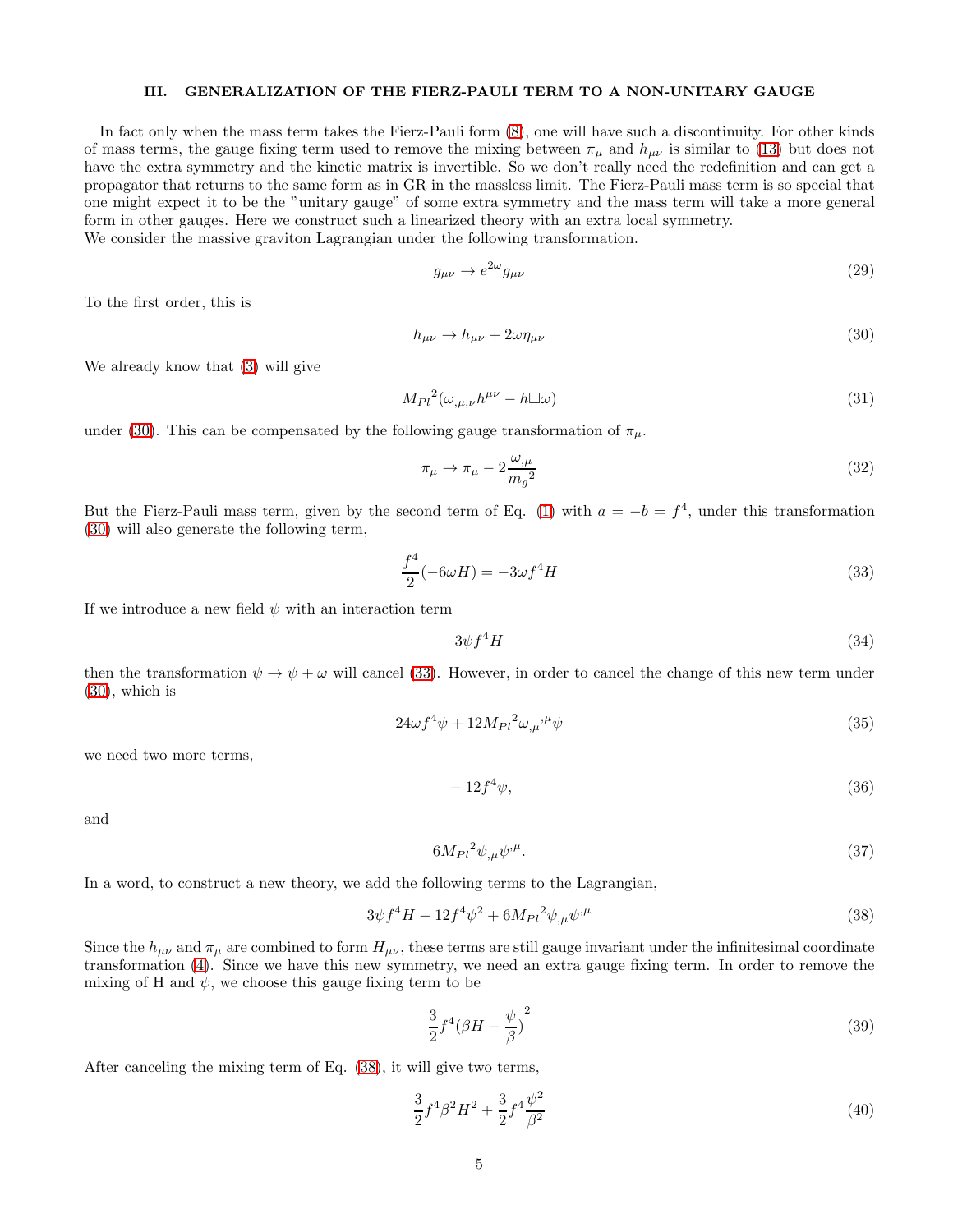In order to be invariant under [\(29\)](#page-4-3), the coupling of  $\psi$  and matter must be  $e^{-2\psi}g_{\mu\nu}T^{\mu\nu}$ . To linear order, this coupling is  $(1-2\psi)(\eta_{\mu\nu}+h_{\mu\nu})T^{\mu\nu}$ . Let us define  $\psi'=\overline{2\psi}$  in order to put this coupling term into the same canonical form as it had with  $\phi_C$  in the previous section. The  $\psi'$  terms coming from the sum of Eqs. [\(38\)](#page-4-2) and [\(39\)](#page-4-4), are

$$
\frac{3}{2}M_{Pl}{}^2(\psi'_{,\mu}\psi'^{,\mu} + 2m_g{}^2\psi'^2 - \frac{m_g{}^2}{4\beta^2}\psi'^2)
$$
\n(41)

One can see immediately that this scalar sector of  $\psi'$  has the same form of kinetic term as  $\phi$  had in [\(22\)](#page-3-1) with  $\epsilon = 0$ . Thus it will also give a 1/6 contribution in the massless limit. On the other hand, the gauge fixing term [\(39\)](#page-4-4) will give a term proportional to  $H^2$  and make the mass term no longer Fierz-Pauli like. (See the last term in Eq. [\(42\)](#page-5-0).)

But, as in the previous Section, the Fierz-Pauli mass term is the only one that does not have a continuous limit that approaches the massless graviton propagator. Thus, the graviton propagator in this theory will return to the GR form in massless limit. But the conclusion regarding the vDVZ discontinuity is unchanged. We still have the discontinuity as a result of the scalar field contribution, even though we no longer have the Fierz-Pauli mass term. In the limit that  $\beta \to 0$ , one regains the Fierz-Pauli mass term and at the same time removes the  $\psi'$  field by sending its mass to infinity. This physically unchanged behavior is what one would expect if the present massive gravition theory with a non-Fierz-Pauli Lagrangian is the manifestation of a fully nonlinear theory in a non-unitary gauge.

Finally let's check that this theory indeed gives a gauge-independent result, namely that  $\beta$  will drop out from our final result. The massive graviton sector of this theory is

<span id="page-5-0"></span>
$$
\frac{1}{4}(h_{\mu\nu}{}^{\lambda}h^{\mu\nu}{}_{,\lambda} - h^{\lambda}h_{,\lambda} - 2h^{\mu\lambda}{}_{,\lambda}h_{\mu\lambda}{}^{\lambda} + 2h^{\mu}h_{\mu\lambda}{}^{\lambda}) - \frac{1}{2}\zeta^{2}(h^{\mu\nu}{}_{,\nu} - h, \mu)^{2} - m_{g}{}^{2}(h_{\mu\nu}h^{\mu\nu} - (1 - 6\beta^{2})h^{2})
$$
\n(42)

With some effort one can show that the graviton propagator from this action [\(42\)](#page-5-0) will contain the following term with the  $\beta$  parameter,

$$
\frac{m_g^2 - 6(k^2 + m_g^2)\beta^2 \eta^{\mu\nu} \eta_{\alpha\beta}}{3(k^2 - m_g^2)(4k^2\beta^2 + m_g^2(-1 + 8\beta^2))}
$$
\n(43)

while the scalar  $\psi'$  will give the contribution

$$
\frac{1}{6} \frac{\eta^{\mu\nu} \eta_{\alpha\beta}}{k^2 - m_g{}^2(-2 + \frac{1}{4\beta^2})}
$$
\n(44)

The sum of these two terms is

$$
-\frac{1}{3}\frac{\eta^{\mu\nu}\eta_{\alpha\beta}}{k^2 - m_g^2} \tag{45}
$$

which is exactly what we want for the massive graviton without any gauge parameter  $\beta$ .

# IV. CONCLUSION

In Section 2, we calculated the graviton and scalar propagators for a gauge invariant massive graviton theory with Fierz-Pauli mass term and showed that their combined contribution is gauge independent. We showed that in the limit that the graviton mass  $m_g \to 0$ , the contribution to the interaction of two sources,  $T_{\mu\nu}^a$  and  $T_{\mu\nu}^b$ , differs from that of general relativity in momentum space by an additional contribution of  $\frac{1}{6p^2}T^aT^b$ , where p is the 4-momentum transfer. This is exactly the vDVZ discontinuity that they obtained in the gauge in which the Goldstone boson is absent, i.e., the unitary gauge.

In Section 3, we introduced a new scalar field  $\psi$  having a mass proportional to  $m_g$ , such that there is an overall local conformal symmetry of the theory. In this theory, we introduce a class of gauge-fixing terms for which the graviton mass term is different from that of Fierz and Pauli, and in which the graviton propagator has a continuous massless limit. Nevertheless, we show that the interaction between two external sources has the same additional term as would arise from a Fierz-Pauli mass term. Although there is no discontinuity in the massless limit of the graviton propagator in this theory, the interaction of  $\psi$  with the sources leads to the same extra contribution found in Section 2. For a particular choice of the gauge-fixing parameter,  $\beta$ , the theory reduces to that given in Section 2. In the massless limit, the theory loses its local conformal symmetry and only retains a global Weyl symmetry. It is not known if the present theory with local conformal symmetry is the linearized form of a full nonlinear theory having such a symmetry.